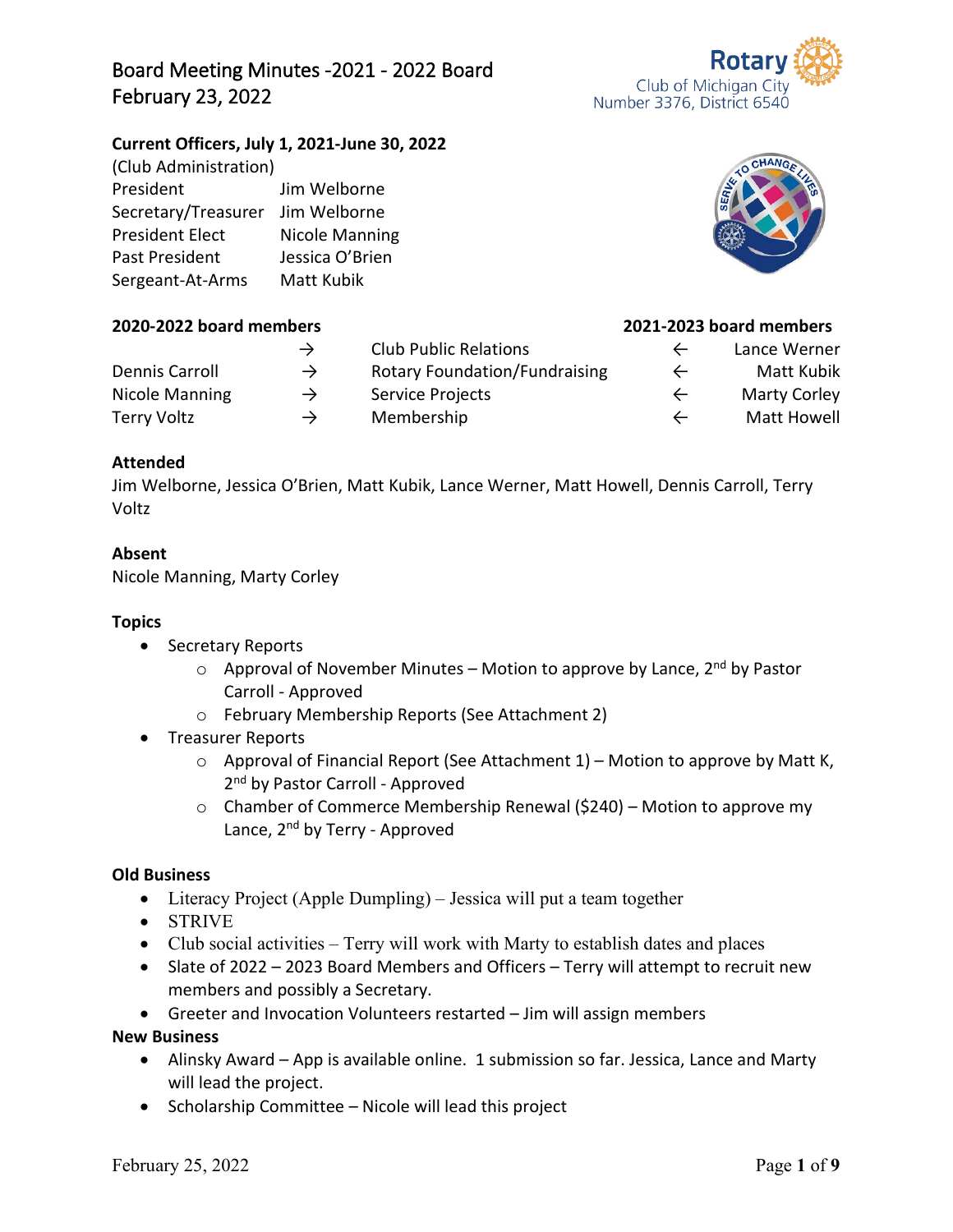## Board Meeting Minutes -2021 - 2022 Board February 23, 2022



- RYLA Jim will recruit a lead for this project
- Looking for volunteers to assist with virtual meetings
- Emphasis on EREY Minimum contribution of \$26.50? (Maybe \$60 to meet our yearly obligation.) – Matt K will promote
- Board support at meetings and events.

**Next Board Meeting**: March 23, 2022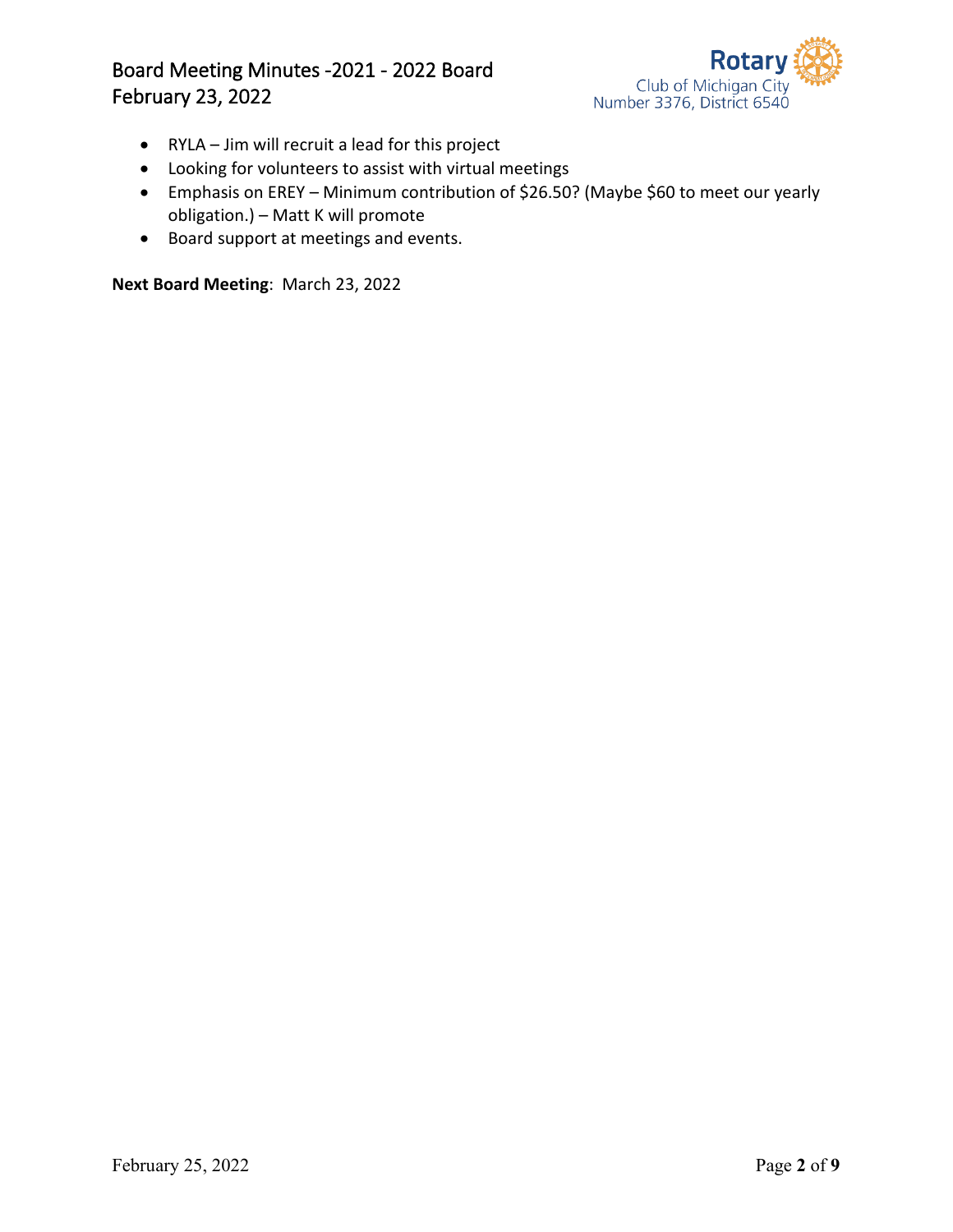

## **Attachment 1**

| Rotary Club of Michigan City      |
|-----------------------------------|
| February 2022 Financial Statement |

Through 2/22/2022

| <b>INCOME</b>                     | <b>Dec 21</b> | <b>Jan 22</b> | Feb <sub>22</sub> | $Y-T-D$   | <b>BUDGET</b> |
|-----------------------------------|---------------|---------------|-------------------|-----------|---------------|
| <b>Dues</b>                       |               |               |                   |           |               |
| International                     | ÷,            | 372.16        | 607.50            | 2,460.88  | 4,580.82      |
| <b>District</b>                   |               | 110.72        | 179.40            | 740.83    | 1,374.84      |
| Lunch                             | ٠             | 390.00        |                   | 390.00    |               |
| Club Income                       |               | 677.12        | 1,178.10          | 4,263.29  | 8,344.34      |
| <b>Subtotal Dues</b>              |               | 1,550.00      | 1,965.00          | 7,855.00  | 14,300.00     |
| <b>Activites/Events</b>           |               |               |                   |           |               |
| Lunch at the door                 | 300.00        | 312.00        | 180.00            | 4,857.00  | 1,500.00      |
| Sargeant at Arms                  | 122.00        | 349.00        | 111.00            | 1,956.80  | 1,400.00      |
| Queen                             | 24.00         | 26.00         | 13.00             | 385.00    | 350.00        |
| Eyeglasses                        | 47.00         | 101.00        | 10.00             | 398.00    | 350.00        |
| <b>Thanksgiving Dinners</b>       | 11.78         | 197.75        | 16.00             | 1,441.45  | 1,000.00      |
| Miscellaneous                     |               | ۰             |                   | 134.00    |               |
| PayPal Fees                       |               |               |                   |           | 100.00        |
| <b>Subtotal Activities/Events</b> | 504.78        | 985.75        | 330.00            | 9,172.25  | 4,700.00      |
| <b>Projects</b>                   | ۰             | ۰             | ۰                 |           |               |
| Rotary Garden                     |               | -             |                   |           |               |
| Service Above Self                | L             | ۰             |                   |           |               |
| Marketing                         | ۰             | ۰             | ۰                 |           | 600.00        |
| Boo at Zoo                        |               | ۰             |                   | 300.00    | 300.00        |
| District Grant/Franciscan         |               |               |                   |           |               |
| project for Bench                 |               |               |                   | 1,200.00  | 1,200.00      |
| <b>District Grant/Franciscan</b>  |               |               |                   |           |               |
| project for COVD                  |               |               |                   | 2,400.00  | 2,400.00      |
| <b>Subtotal Projects</b>          |               |               |                   | 3,900.00  | 2,100.00      |
| Interest on savings               |               |               |                   |           |               |
| <b>TOTAL INCOME</b>               | 504.78        | 2.535.75      | 2.295.00          | 20.927.25 | 21,100.00     |

**Notes:**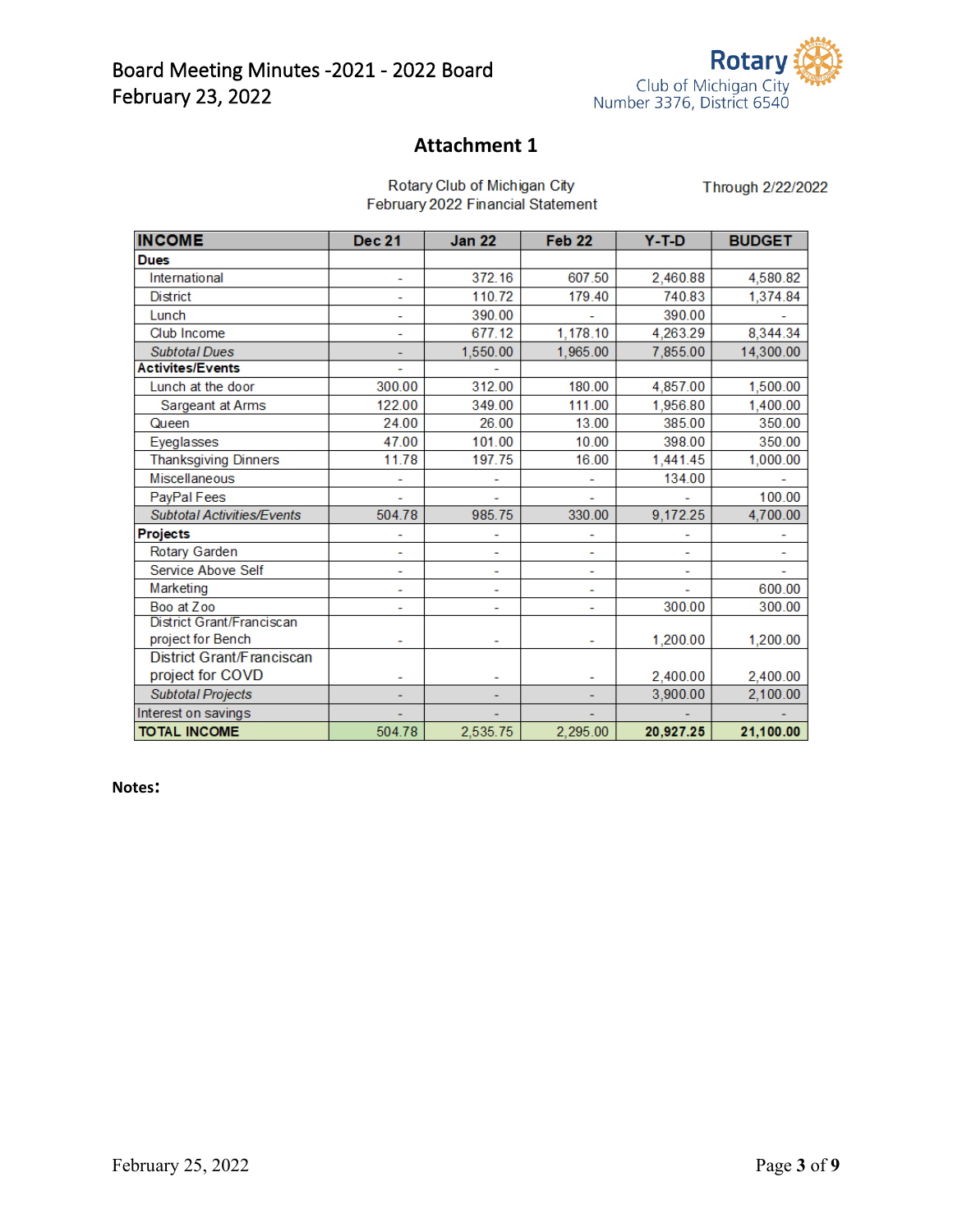

## **Attachment 1 (Continued)**

Rotary Club of Michigan City<br>February 2022 Financial Statement

Through 2/22/2022

| <b>EXPENSES</b>                   | Dec 21         | <b>Jan 22</b> | Feb 22                   | $Y-T-D$   | <b>BUDGET</b> |
|-----------------------------------|----------------|---------------|--------------------------|-----------|---------------|
| <b>Operations</b>                 |                |               |                          |           |               |
| Meals                             | 345.00         |               | 2,224.24                 | 7,478.10  | 2,000.00      |
| Foghorn/Internet                  |                | 635.00        | ٠                        | 1,769.33  | 1,320.00      |
| Queen of Hearts                   | ÷.             | L,            | ÷                        | 134.00    | 160.00        |
| <b>Administrative</b>             |                |               |                          |           | ÷             |
| Badges & Supplies                 |                |               | 28.68                    | 415.68    | 250.00        |
| PayPal Fees                       | 2.31           | 1.41          | 2.70                     | 39.99     | 100.00        |
| ClubRunner                        |                |               |                          |           | 635.00        |
| Other                             |                | 197.93        | ä,                       | 274.93    | 2,700.00      |
| <b>Subtotal Administration</b>    | 347.31         | 834.34        | 2,255.62                 | 10,112.03 | 7,165.00      |
| Marketing                         |                |               |                          | 288.00    | 240.00        |
| Miscellaneous                     | $\overline{a}$ | ÷             | 3.00                     | 3.00      |               |
| Conferences                       |                |               |                          |           |               |
| <b>District</b>                   | ٠              | ۰             | ٠                        | ۰         |               |
| <b>PETS</b>                       |                | ÷             |                          |           | 300.00        |
| International                     | ä,             | ٠             | $\overline{\phantom{a}}$ | ä,        | ä,            |
| <b>Dues</b>                       |                |               | ÷,                       |           |               |
| <b>District</b>                   |                |               |                          | 1,267.00  | 1,425.76      |
| International                     |                |               | 2,169.15                 | 4,493.56  | 4,780.48      |
| <b>Subtotal Operations</b>        | 347.31         | 834.34        | 4,427.77                 | 16,163.59 | 13,911.24     |
| <b>Club Activities/Events</b>     |                |               |                          |           |               |
| Eyeglasses                        |                | ۰             | ۰                        | 150.00    | 300.00        |
| <b>Apple Dumpling</b>             | ÷,             | ۰             | $\tilde{\phantom{a}}$    | ÷,        | 1,500.00      |
| <b>Alinsky Award</b>              |                |               |                          |           | 1,000.00      |
| <b>Strive</b>                     | 164.00         | ۰             | ä,                       | 225.78    | 2,000.00      |
| <b>Thanksgiving Dinners</b>       |                | ÷,            | ٠                        | 1.446.22  | 1.000.00      |
| <b>Subtotal Activities/Events</b> | 164.00         |               |                          | 1,822.00  | 5,800.00      |
| Projects                          |                | ٠             | $\overline{a}$           |           |               |
| <b>Rotary Shirts</b>              |                | ÷             | ٠                        |           | 500.00        |
| Rotary Garden                     |                | ä,            | ä,                       | ä,        | 1.000.00      |
| Boo at Zoo                        |                | L,            |                          | 300.00    | 300.00        |
| Service Above Self                | 94.80          | ٠             |                          | 94.80     | 360.00        |
| <b>International Project</b>      |                | ٠             | ٠                        |           |               |
| <b>Rotary Bench</b>               |                |               |                          | 2.000.00  | 2.000.00      |
| District Grant/Franciscan         |                |               |                          |           |               |
| project for COVD                  |                |               |                          |           |               |
| <b>Subtotal Projects</b>          | 94.80          |               |                          | 2,394.80  | 4,160.00      |
| <b>TOTAL EXPENSES</b>             | 606.11         | 834.34        | 4,427.77                 | 20,380.39 | 23,871.24     |
|                                   |                |               |                          |           |               |
| <b>NET INCOME/LOSS</b>            | (101.33)       | 1,701.41      | (2, 132.77)              | 546.86    | (2,771.24)    |
|                                   |                |               |                          |           |               |
| <b>Checking Balance</b>           | 13,832.94      | ۰             | ÷                        |           |               |
| <b>Money Market</b>               | 6,064.37       |               |                          |           |               |
| <b>Total</b>                      | 19,897.31      |               |                          |           |               |
|                                   |                |               |                          |           |               |
| <b>Funds Transfer</b>             |                | 150.00        | 600.00                   |           |               |

#### **Notes:**

Foghorn/Internet –Club Runner Annual Fee Fund Transfer – To RCMCF Operations,Other – Camera and Sound Bar Fund Transfer – From Stokes & Laramore

January: The Contract of the Contract of the February: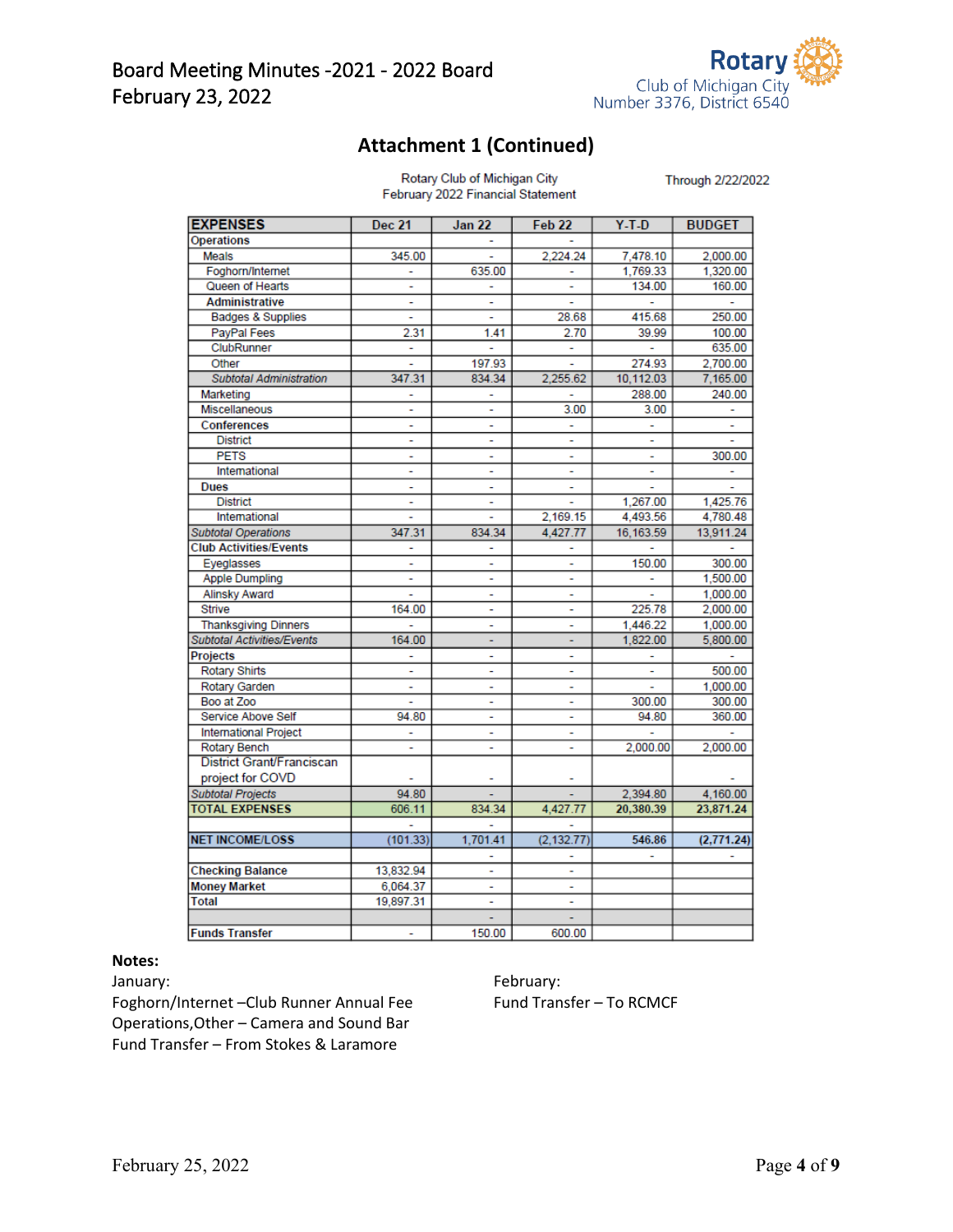

# **Attachment 2 Secretary Reports**



**Membership Attendance** 

Rotary Club of Michigan City

Current Year: Jul 01, 2021 - Feb 28, 2022

| Name                        | <b>Notes</b>                      | Meetings<br><b>Attended</b> | Meetings<br><b>Missed</b> | <b>Makeups</b> | <b>Banked</b><br>Makeups | <b>YTD</b><br><b>Attendance</b> |
|-----------------------------|-----------------------------------|-----------------------------|---------------------------|----------------|--------------------------|---------------------------------|
| Applegate, Megan            |                                   | 0                           | 27                        | 0              | 0                        | 0.00%                           |
| Baldwin, Scott              |                                   | 1                           | 26                        | 1              | 0                        | 7.41%                           |
| Bausback, Jon R.            | Exempted Members Jan<br>09.2013   | 16                          | 11                        | 0              | 1                        | 100,00 %                        |
| Bensz, Rod                  |                                   | 0                           | 27                        | 1              | 0                        | 3.70%                           |
| Bensz, Ron                  | Exempted Members Jul<br>01, 2011  | 0                           | 27                        | 0              | 0                        | 100,00 %                        |
| Boney, Jalen                |                                   | 6                           | 21                        | 0              | 0                        | 22.22%                          |
| Boy, Pat                    |                                   | 3                           | 24                        | 1              | 7                        | 14.81 %                         |
| Carroll, Dennis             |                                   | 24                          | 3                         | 3              | 7                        | 100,00 %                        |
| Corley, Marty               |                                   | 7                           | 20                        | 3              | 0                        | 37.04 %                         |
| Donoghue, Patrick           |                                   | 15                          | 12                        | $\overline{2}$ | 0                        | 62.96 %                         |
| Dworkin, James              | Exempted Members Sep<br>11, 2016  | 0                           | 27                        | 0              | 0                        | 100,00 %                        |
| Eason-Watkins,<br>Barbara   |                                   | 0                           | 27                        | 0              | 0                        | 100,00 %                        |
| Eaton, Katie                |                                   | 9                           | 18                        | 0              | 0                        | 33.33 %                         |
| Eggert, Mandi               | Corporate Members Oct<br>01.2019  | 0                           | 27                        | 0              | 0                        | 100,00 %                        |
| Gallas, Michele<br>(Micky)  |                                   | 0                           | 27                        | 0              | 0                        | 0.00%                           |
| <b>Gately, David</b>        |                                   | 0                           | 27                        | 0              | 0                        | 0.00%                           |
| Gertner, Bill               |                                   | 0                           | 27                        | 0              | 0                        | 0.00%                           |
| Hackett, Michael            |                                   | 1                           | 26                        | 0              | 6                        | 3.70%                           |
| Hall, Cindy                 | Corporate Members May<br>24.2017  | 3                           | 24                        | 0              | 0                        | 100.00 %                        |
| Harris, Patricia            |                                   | 9                           | 15                        | 1              | 0                        | 41.67%                          |
| Haynes-Peterson.<br>Jenilee | Corporate Members Oct<br>01, 2019 | 17                          | 10                        | 0              | 0                        | 100,00 %                        |
| Heath, Jennifer             |                                   | 0                           | 19                        | 0              | 0                        | 0.00%                           |
| Howell, Matt                |                                   | 6                           | 21                        | 3              | 0                        | 33.33 %                         |
| Hulse, Clarence             |                                   | 4                           | 23                        | 0              | 0                        | 14,81 %                         |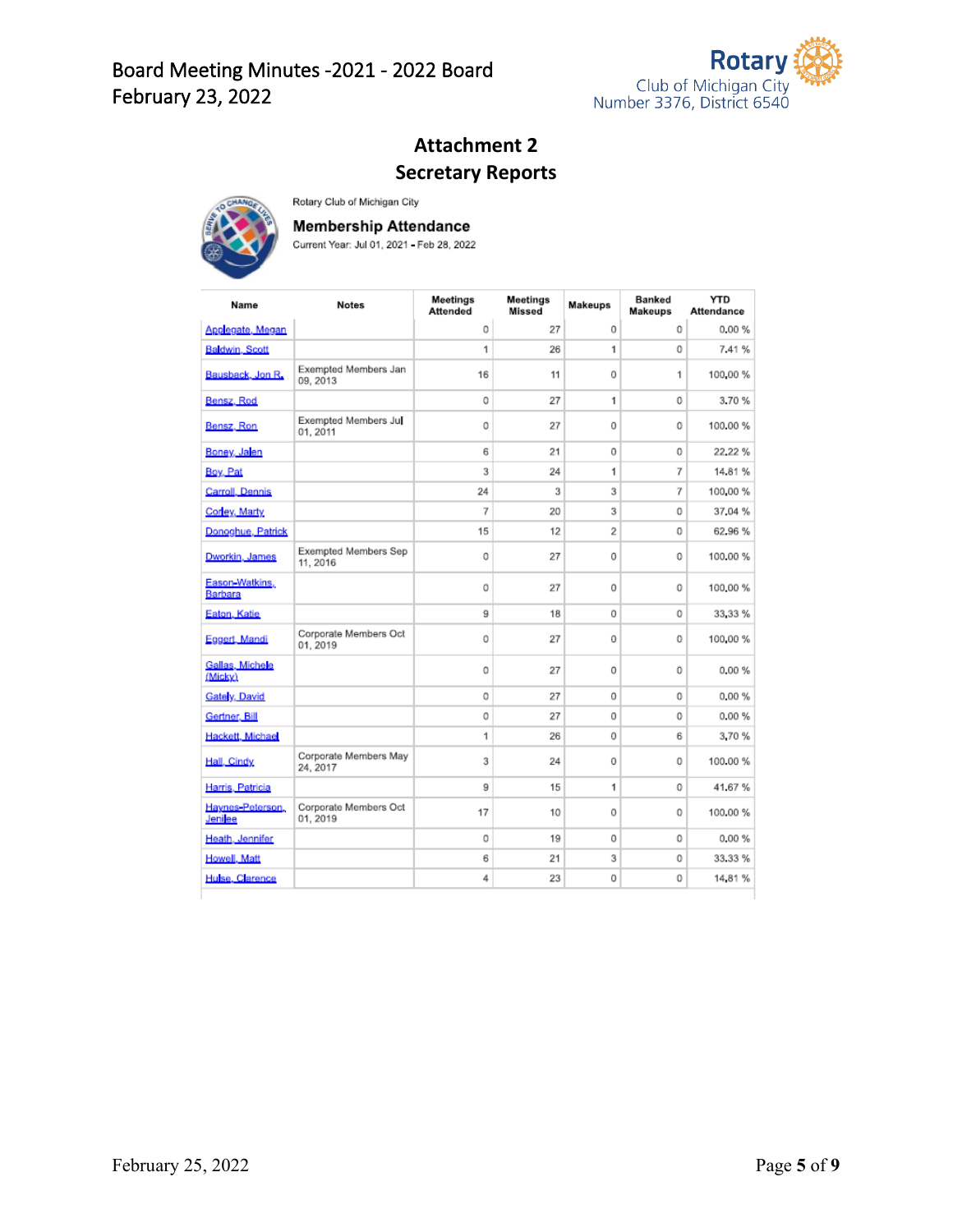

# **Attachment 2 (Continued) Secretary Reports**

| Name                  | <b>Notes</b>                      | Meetings<br>Attended | Meetings<br><b>Missed</b> | <b>Makeups</b> | Banked<br>Makeups | YTD<br><b>Attendance</b> |
|-----------------------|-----------------------------------|----------------------|---------------------------|----------------|-------------------|--------------------------|
| Johnson, Meghan       | Corporate Members Jun<br>01, 2018 | 0                    | 27                        | 0              | 0                 | 100,00 %                 |
| <u>Jones, Cara</u>    | Corporate Members Oct<br>01, 2019 | 4                    | 23                        | 4              | 0                 | 100,00 %                 |
| Keene, Thomas         |                                   | 7                    | 17                        | 1              | 6                 | 33,33 %                  |
| <u> Krause, Julia</u> |                                   | 13                   | 14                        | 1              | 0                 | 51.85%                   |
| Kubik, Matthew        |                                   | 21                   | 6                         | 4              | 2                 | 92,59%                   |
| Lake, Mary            |                                   | 8                    | 10                        | 1              | 0                 | 50,00 %                  |
| Manning, Nicole       |                                   | 14                   | 13                        | 7              | 0                 | 77.78%                   |
| Merrion, Edwin        |                                   | 0                    | 22                        | 0              | 0                 | 100.00 %                 |
| Miller, Jamie         |                                   | 0                    | 1                         | 0              | 0                 | 0.00%                    |
| Nabhan, Nasser        |                                   | 3                    | 8                         | 0              | 0                 | 27.27 %                  |
| Neff, James D.        |                                   | 0                    | 22                        | 0              | 0                 | 0.00%                    |
| Nfr. KP               |                                   | 1                    | 26                        | 1              | 1                 | 7.41%                    |
| O'Brien, Jessica      | Corporate Members Jul<br>01, 2019 | 20                   | 7                         | 4              | 4                 | 100.00 %                 |
| Rose, Robert          |                                   | 1                    | 26                        | 0              | 0                 | 3.70%                    |
| Scott, Bernard E.     |                                   | 0                    | 27                        | 0              | 0                 | 100,00 %                 |
| Scott, Jim            | Exempted Members Jul<br>01, 2011  | 24                   | 3                         | 1              | 30                | 100,00 %                 |
| Simmons, Becky        |                                   | 17                   | 10                        | 0              | 0                 | 62.96 %                  |
| Smith, Sandy          |                                   | 0                    | 27                        | 0              | 1                 | 0.00%                    |
| Smith DDS, Bruce      |                                   | 9                    | 18                        | 1              | 0                 | 37,04 %                  |
| Soller, Cory          |                                   | 0                    | 18                        | 0              | 0                 | 0.00%                    |
| Spartz, Maggi         |                                   | 12                   | 15                        | 3              | 0                 | 55,56 %                  |
| <b>Stokes</b> , Tom   |                                   | 9                    | 18                        | 1              | 0                 | 37,04 %                  |
| Tatum, Debbie         |                                   | 10                   | 17                        | 4              | 0                 | 51,85 %                  |
| Vance, Suzy           | Exempted Members Jul<br>01, 2012  | 18                   | 9                         | 2              | 2                 | 100,00 %                 |
| Vidoni, Adam          |                                   | 6                    | 21                        | 0              | 0                 | 22.22 %                  |
| Votz, Terry           |                                   | 1                    | 26                        | 3              | 0                 | 14,81%                   |
| Welborne, Jim         |                                   | 25                   | 2                         | $\overline{2}$ | 20                | 100.00 %                 |
| Wende, John           |                                   | 8                    | 19                        | 1              | 0                 | 33,33 %                  |
| Werner, Lance         |                                   | 7                    | 20                        | 9              | 0                 | 59,26 %                  |
| Wilson, Kenneth       |                                   | 20                   | 7                         | 1              | 0                 | 77.78%                   |
| Wisser, Katelyn       | Corporate Members Oct<br>01 2019  | 0                    | 27                        | 0              | 0                 | 100.00 %                 |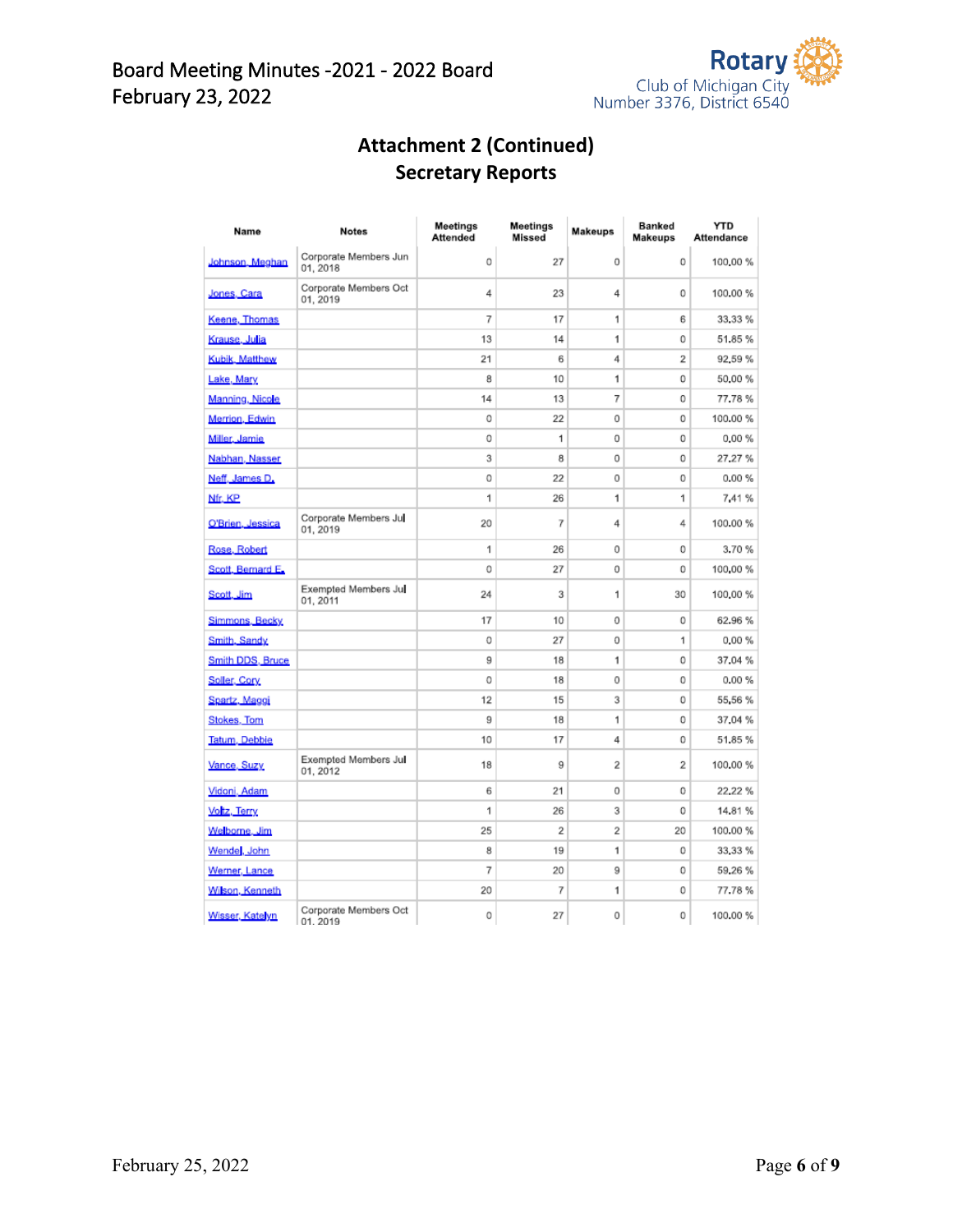# Board Meeting Minutes -2021 - 2022 Board February 23, 2022



Corporate Membership

As of February 22, 2022

**Rotary** : **KOLATY**<br>Club of Michigan City Indiana<br>PEOPLE of ACTION

| <b>First Name</b> | <b>Last Name</b> | <b>Company Name</b>                            | <b>Position/Title</b>                   |
|-------------------|------------------|------------------------------------------------|-----------------------------------------|
| Cory              | Soller           | <b>Aperion Care Arbors</b>                     | Director of Business Development        |
| Debbie            | Tatum            | <b>Franciscan Alliance</b>                     | Director of Development, Foundation     |
| Mandi             | Eggert           | <b>Franciscan Health</b>                       | Director, Risk, Compliance and Privacy  |
| David             | Gately           | <b>General Insurance Services</b>              | Commerical Agent                        |
| <b>Nicole</b>     | Manning          | <b>General Insurance Services</b>              | <b>Business Risk Advisor</b>            |
| Katelyn           | Wisser           | <b>General Insurance Services</b>              | Personal Risk Advisor                   |
| Robert            | Rose             | <b>Harbour Trust</b>                           |                                         |
| Michael           | Hackett          | Harbour Trust & Investment Mgmt Co             | VP & Trust Officer                      |
| Bill              | Gertner          | <b>Horizon Bank</b>                            | <b>AVP Business Banker IV</b>           |
| Cara              | Jones            | <b>Horizon Bank</b>                            | <b>Business Banking</b>                 |
| Cindy             | Hall             | Ivy Tech Community College                     | Executive Director Resource Development |
| Matthew           | Howell           | Ivy Tech Community College                     | Associate Professor/Department Chair    |
| Jessica           | O'Brien          | Michigan City Area Schools                     | Multi-Media Communication Specialist    |
| Jalen             | <b>Boney</b>     | Michigan City Economic Development Corporation | <b>Business Development Manager</b>     |
| Clarence          | Hulse            | Michigan City Economic Development Corporation | <b>Executive Director</b>               |
| Meghan            | Johnson          | Patrick's Grille                               | Marketing & Communications              |
| Julia             | Krause           | Patrick's Grille                               | Sales and Catering Manager              |
| Terry             | Voltz            | <b>Realty Executives Premier</b>               | Independat Broker                       |
| Jenilee           | Haynes-Peterson  | The Salvation Army                             | Development Manager                     |
| Rebecca           | <b>Simmons</b>   | The Salvation Army                             | Corps Officer                           |
| Maggi             | Spartz           | Unity Foundation of La Porte County            | President                               |
| Jamie             | Miller           | Unity Foundation of La Porte County            | Development Officer                     |
|                   |                  |                                                |                                         |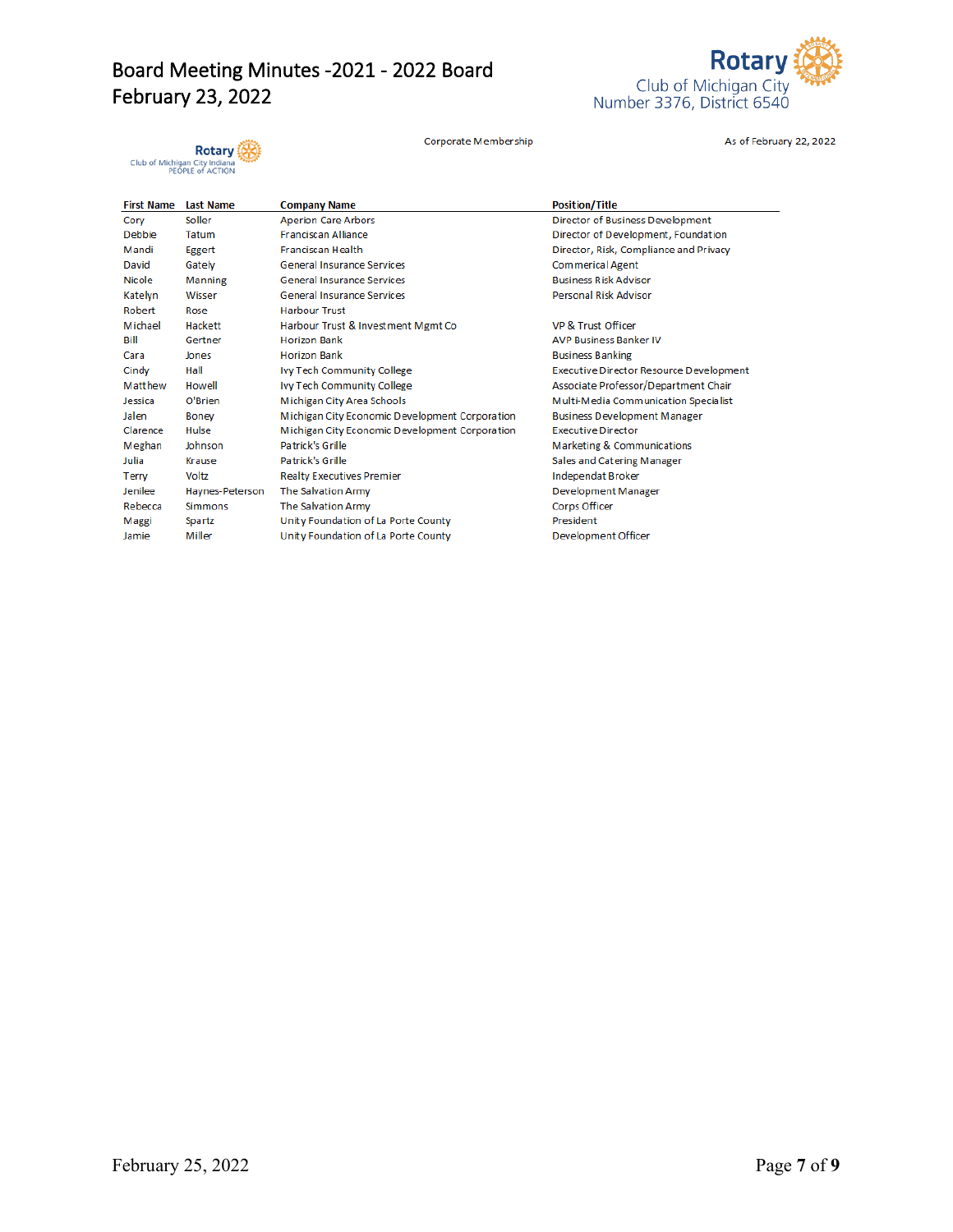

# **Attachment 2 (Continued) Secretary Reports**



Membership Breakdowns

As of February 202, 2022